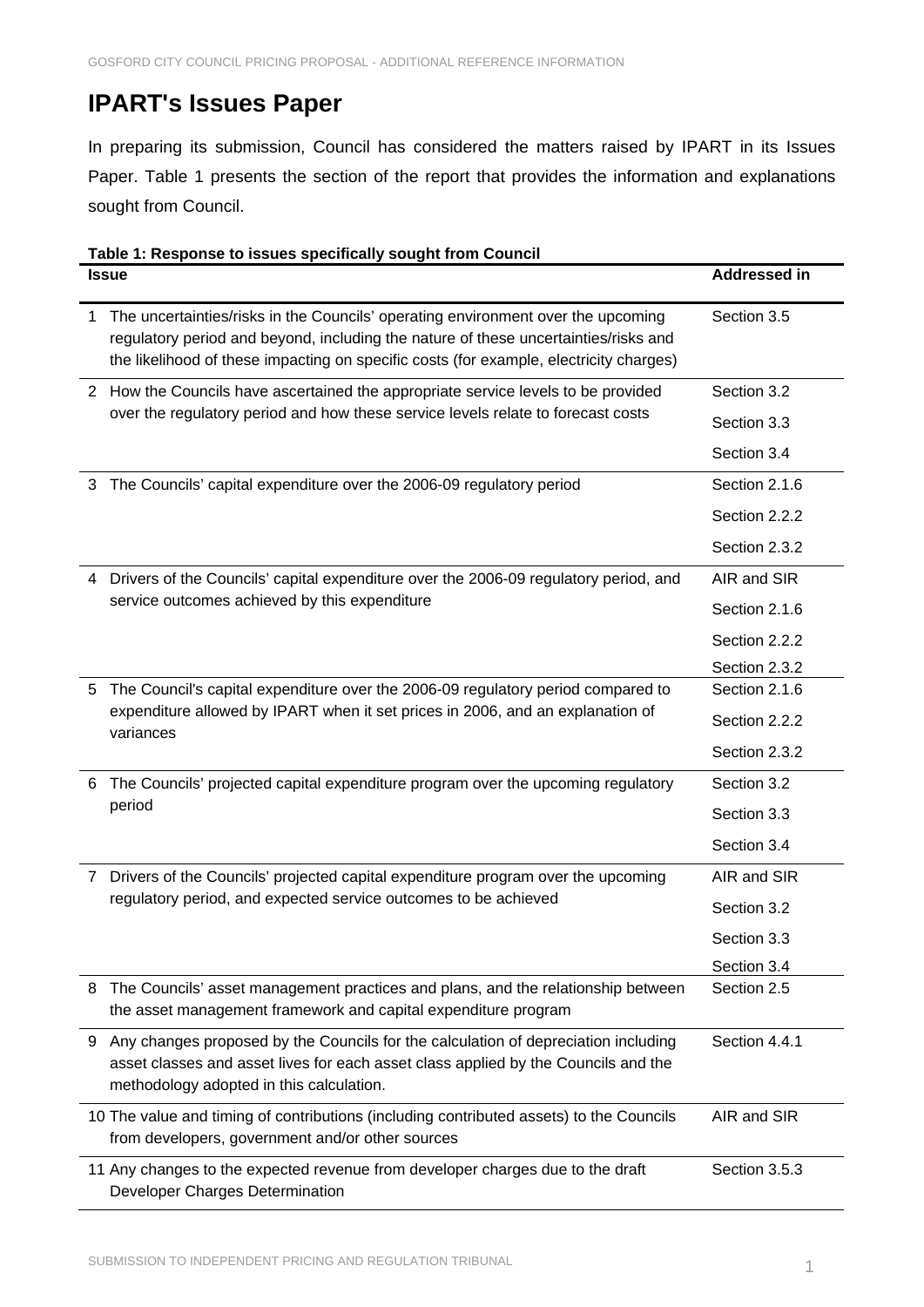| 12 The Councils' operating expenditure over the 2006-09 regulatory period compared to                                                                                                                                                        | Section 2.1.7 |
|----------------------------------------------------------------------------------------------------------------------------------------------------------------------------------------------------------------------------------------------|---------------|
| expenditure allowed by IPART when it set prices in 2006, and an explanation of<br>variances                                                                                                                                                  | Section 2.2.3 |
|                                                                                                                                                                                                                                              | Section 2.3.3 |
| 13 Forecast operating expenditure including the potential for future efficiency gains                                                                                                                                                        | Section 3.2.3 |
|                                                                                                                                                                                                                                              | Section 3.3.2 |
|                                                                                                                                                                                                                                              | Section 3.4.2 |
| 14 Drivers behind any projected real increases in operating expenditures during the<br>determination period                                                                                                                                  | Section 3.2.3 |
|                                                                                                                                                                                                                                              | Section 3.3.2 |
|                                                                                                                                                                                                                                              | Section 3.4.2 |
| 15 Status and quantum of contribution to and reimbursements from the Water Savings<br>Fund (to 2007/08) and the Climate Change Fund (from 2008/09) and implications for<br>forecast water sales                                              | Section 2.1.3 |
| 16 The costs and revenues of the Councils' recycled water schemes. Including avoided<br>costs, proposed means of cost recovery, the timing/uptake of these schemes, and<br>the drivers or 'mandates' behind these schemes                    | Section 2.4   |
| 17 Performance against the output measures agreed in the 2006 determination                                                                                                                                                                  | Appendix B    |
| 18 Appropriate output measures for each Council for the upcoming determination period                                                                                                                                                        | Appendix B    |
| 19 Forecast water sales, by customer grouping, for the upcoming determination period.                                                                                                                                                        | Section 3.6   |
|                                                                                                                                                                                                                                              |               |
| 20 The methodology and assumptions used in developing these forecasts                                                                                                                                                                        | Appendix C    |
| 21 The Councils' water supply/demand balance over the short to medium term, including<br>the relative scarcity of water                                                                                                                      |               |
| 22 The basis on which the long run marginal costs of supply might be calculated and<br>estimates of LRMC                                                                                                                                     |               |
| 23 The introduction of a stormwater charge in the Wyong Council area                                                                                                                                                                         | <b>NA</b>     |
| 24 The Councils' proposed prices (including level and structure) for water and sewerage<br>services over the upcoming regulatory period, and the reasoning or justification<br>behind these proposals, including supporting cost information | Section 5     |
| 25 Proposals for any changes to charges other services, including stormwater drainage<br>services, trade waste services and other sewerage charges, and ancillary and<br>miscellaneous customer services                                     | Section 5     |
| 26 If the Councils are proposing changes to price structures, any perceived transitional<br>issues that may arise                                                                                                                            | <b>NA</b>     |
| 27 The impact of the Council's proposed prices for its water, sewerage and other<br>services on customer groups and on the Councils' financial performance and<br>standing                                                                   | Section 6     |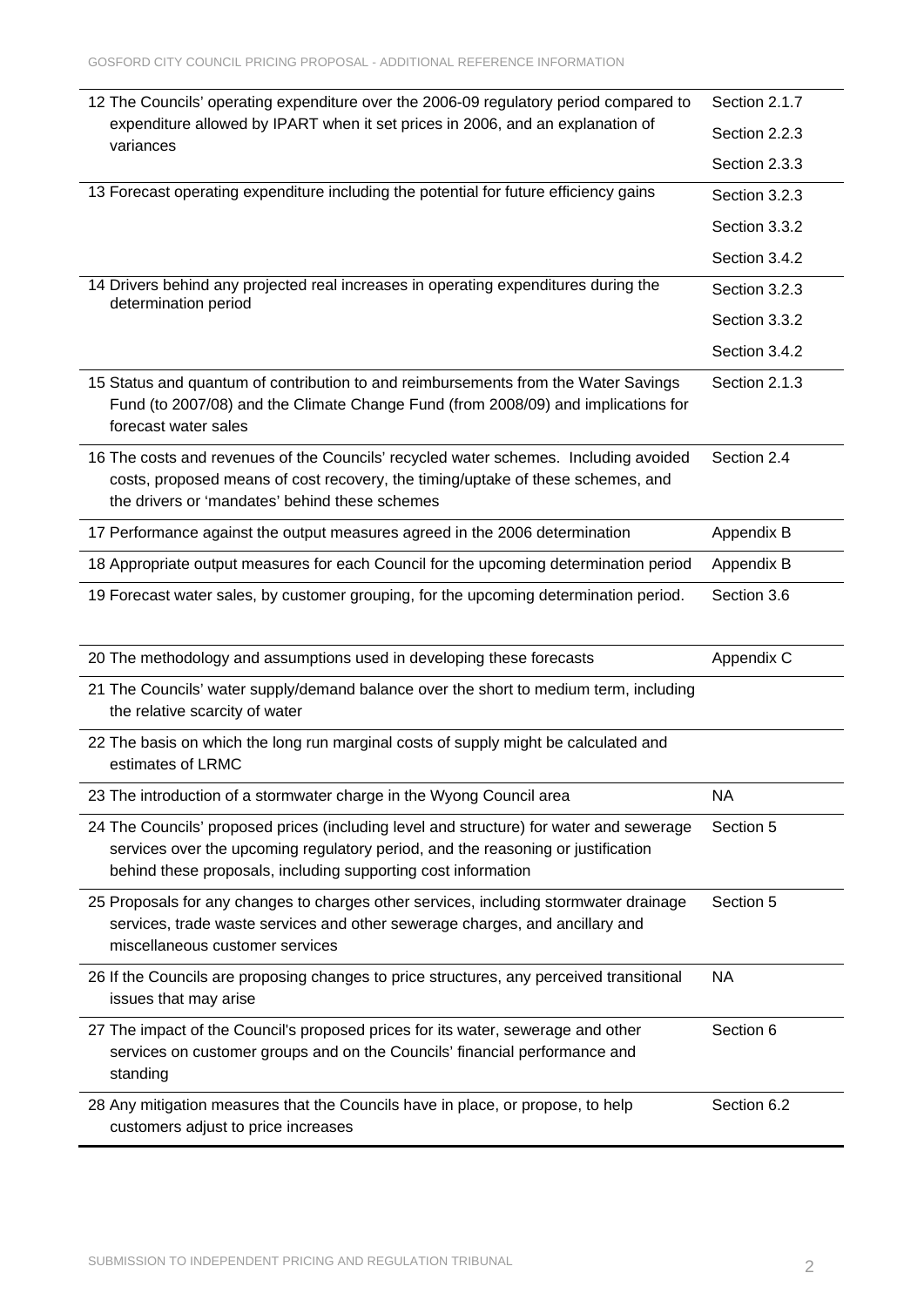Table 2 presents the section of Council's submission that provides comment on the issues and questions IPART has provided for stakeholder comment.

## **Table 2: Response to issues for stakeholder comment**

|    | <b>Issue</b>                                                                                                                                                                                                          | <b>Addressed in</b> |
|----|-----------------------------------------------------------------------------------------------------------------------------------------------------------------------------------------------------------------------|---------------------|
| 1. | The prudence of the Councils' capital expenditure over the 2006-09 determination                                                                                                                                      | Section 2.1.6       |
|    | period                                                                                                                                                                                                                | Section 2.2.2       |
|    |                                                                                                                                                                                                                       | Section 2.3.2       |
| 2  | The Councils' projected capital expenditure program                                                                                                                                                                   | Section 3.2         |
|    |                                                                                                                                                                                                                       | Section 3.3         |
|    |                                                                                                                                                                                                                       | Section 3.4         |
|    | 3 An appropriate rate of return on capital to apply to the Councils' Regulatory Asset<br><b>Bases</b>                                                                                                                 | Section 4.1.3       |
|    | 4 Appropriate asset lives to apply for calculating the Councils' depreciation charge for<br>the price determination                                                                                                   | Section 4.1.1       |
| 5  | The efficiency of the projected operating costs outlined in the Councils' submissions                                                                                                                                 | Section 3.2.3       |
|    |                                                                                                                                                                                                                       | Section 3.3.2       |
|    |                                                                                                                                                                                                                       | Section 3.4.2       |
| 6  | Whether there is scope for the Councils to achieve further efficiency gains over the                                                                                                                                  | Section 3.2.3       |
|    | next price determination period                                                                                                                                                                                       | Section 3.3.2       |
|    |                                                                                                                                                                                                                       | Section 3.4.2       |
| 7  | The most cost-effective way of supplying the water needs of the Central Coast over<br>the medium- to long-term                                                                                                        |                     |
| 8  | Appropriate arrangements for apportioning and sharing costs of Tillegra Dam<br>between Hunter Water and the Councils                                                                                                  | Section 3.5.4       |
| 9  | The means by which the Councils should recover any costs of Tillegra Dam,<br>including:                                                                                                                               | Section 3.5.4       |
|    | Whether the Councils' costs of Tillegra Dam should be incorporated in upfront<br>developer charges or periodic prices or a combination of both, and if so, the<br>appropriate arrangements for apportioning the costs |                     |
|    | Whether the Councils' costs of Tillegra Dam should be recovered through the<br>п<br>fixed component of the two-part tariff or a mix of fixed and usage components                                                     |                     |
|    | Whether the Councils' costs of Tillegra Dam should be reflected in the Councils'<br>п<br>prices prior to the Dam becoming operational.                                                                                |                     |
|    | 10 The Councils' recycled water schemes, including cost information, avoided costs,<br>proposed means of cost recovery, the timing/uptake of these schemes, and the<br>drivers or 'mandates' behind these schemes.    | Section 2.4         |
|    | 11 The effectiveness of output measures as indicators of the prudence of capital and<br>operating expenditure                                                                                                         |                     |
|    | 12 The Councils' progress or performance against the output measures                                                                                                                                                  | Appendix B          |
| 13 | output<br>each<br>Council<br>Appropriate<br>for<br>for<br>measures<br>the<br>upcoming<br>determination period                                                                                                         | Appendix B          |